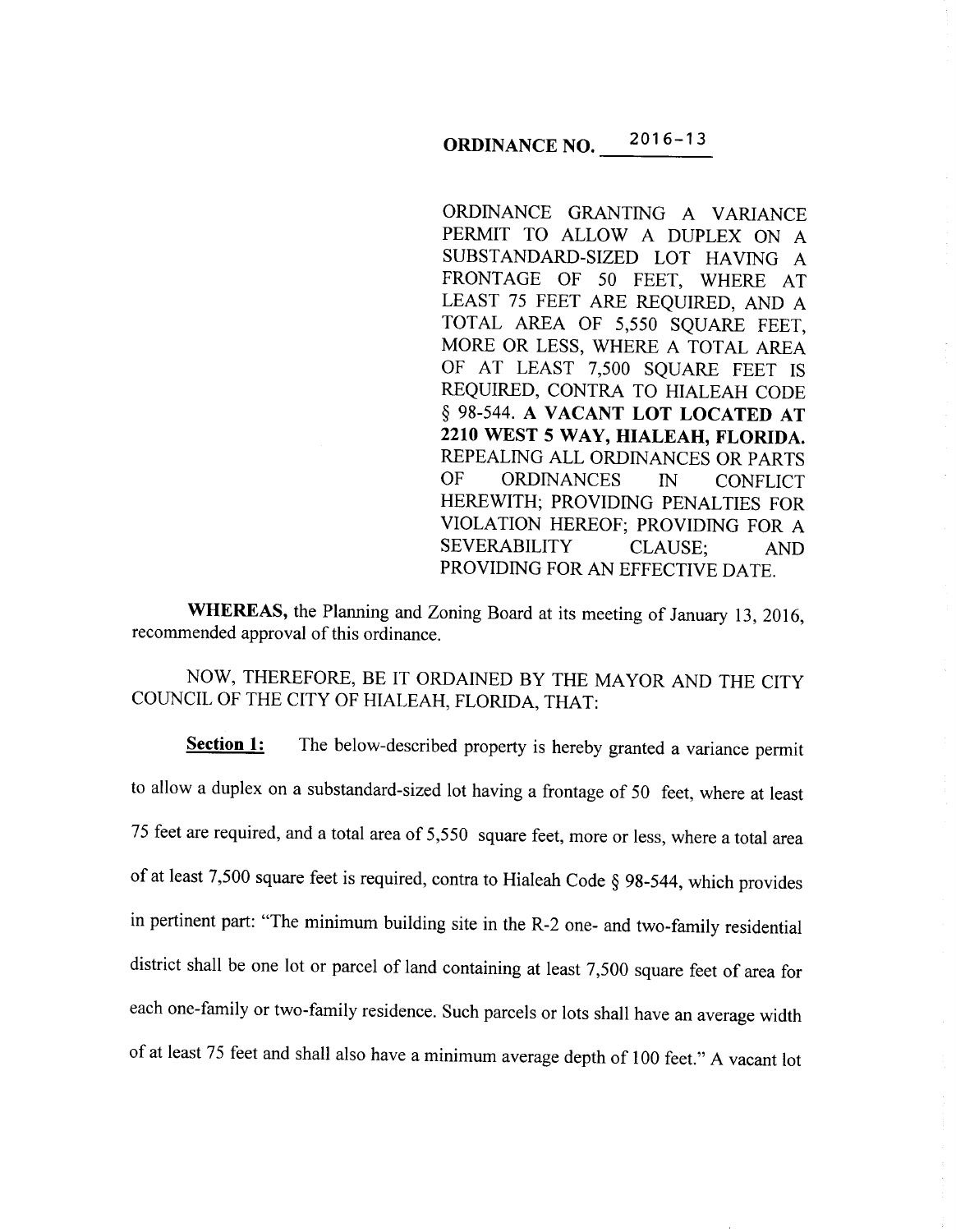## ORDINANCE NO. 2016-13 Page 2

located at 2210 West 5 Way, Hialeah, Miami-Dade County, Florida and legally described as follows:

> LOT(S) 9 AND 10, IN BLOCK 12, SEMINOLA CITY SECTION NO. 1, ACCORDING TO THE MAP OR PLAT THEREOF, AS RECORDED IN PLAT BOOK 9, PAGE(S) 75, OF THE PUBLIC RECORDS OF MIAMI-DADE COUNTY, FLORIDA. TOGETHER WITH PORTION OF THE CLOSED ALLEY WAY LYING WEST OF SAID LOTS, AS DESCRIBED IN ORDINANCE IN BOOK 18608, PAGE 2231.

# **Section 2: Repeal of Ordinances in Conflict.**

All ordinances or parts of ordinances in conflict herewith are hereby repealed to the extent of such conflict.

### **Section 3: Penalties.**

Every person violating any provision of the Code or any ordinance, rule or regulation adopted or issued in pursuance thereof shall be assessed a civil penalty not to exceed \$500.00 within the discretion of the court or administrative tribunal having jurisdiction. Each act of violation and each day upon which any such violation shall occur shall constitute a separate offense. In addition to the penalty prescribed above, the city may pursue other remedies such as abatement of nuisance, injunctive relief, administrative adjudication and revocation of licenses or permits.

## **Section 4: Severability Clause.**

If any phrase, clause, sentence, paragraph or section of this ordinance shall be declared invalid or unconstitutional by the judgment or decree of a court of competent jurisdiction, such invalidity or unconstitutionality shall not affect any of the remaining phrases, clauses, sentences, paragraphs or sections of this ordinance.